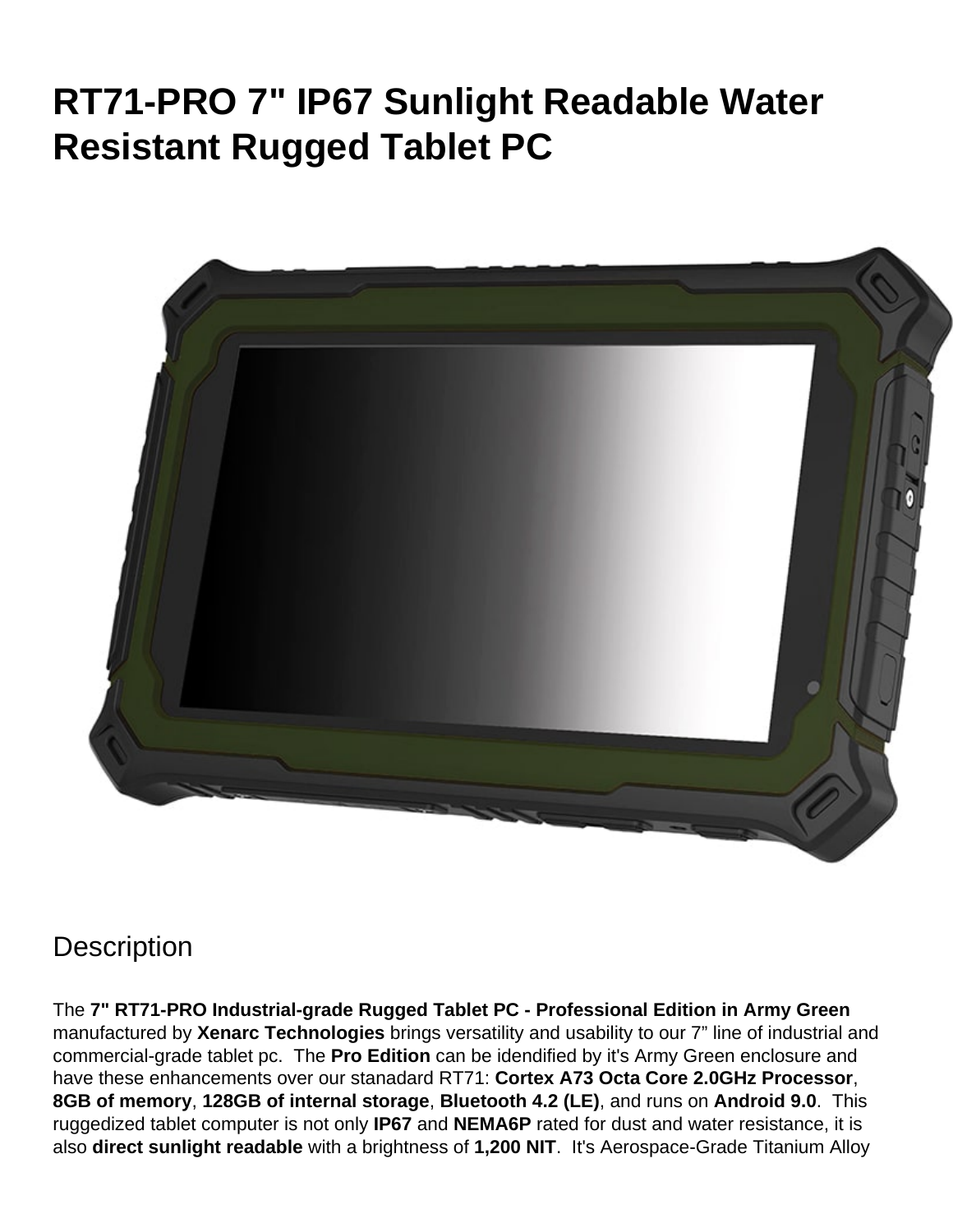Frame provides drop and vibration resistance. This multi-functional tablet incorporates **2G/3G/4G LTE cellular** support, 802.11 A/B/G/N/AC WiFi, Bluetooth 4.0, NFC, and a GPIO Port, making it perfect for almost any military, law-enforcement, automotive, industrial, and mobile telematic application. The RT71-PRO is powered by a 10,000mAh battery that provides hours and hours of usability before requiring recharge.

Using the RT71-PRO is a breeze. The R**T71-PRO 7" Rugged Tablet PC** comes with a projected capacitive multi-touch touchscreen (PCAP). The touch panel itself is ruggedized to prevent cracks or scratches. Take pictures with the dual cameras (13MP rear, and 5MP front) or use the built in GPS sensor to allow location tracking. The applicability of this unit in any situation is limitless.

**\*IP67 rating is Lab Certified based on controlled test conditions for submersion in up to 1 meter of freshwater for up to 30 minutes while port covers are properly closed. Water resistance is not permanent condition and resistance might decrease as a result of normal wear. In accordance with industry wide policy, liquid damage is not covered by limited warranty.**

Why do our products outlast others in extreme conditions? Why do our products have a wider temperature range and a wider voltage input range? It is because our mission is to offer our customers the best products for any situation. By utilizing high grade components, this tablet is perfect for industrial, in-car computing applications or any other applications where a small, durable, environmentally rugged tablet / mobile IOT Terminal is required, including but not limited to:

- **Transportation** Marine, Air, Heavy Vehicles, Mining, Weigh Stations, Fleet Management, Telematics, In-Car Computing, Public Transit, Cargo
- **System Integration** Machinery Controls, Factory Automation, Environmental Monitoring, Home Automation, Military, Smart Home
- **Point of Sale** Hospitality, Digital Signage, Self-Service Kiosks, Outdoor Kiosks and Signage, Casino
- **Data Monitoring** Cloud, IoT, Medical, Logistics, Inventory Management, Oil & Gas/Utilities, Law Enforcement, Broadcasting, Veterinary, First Person View

#### Features

- IP67 / NEMA6P Rated Water and Dust Resistance
- Aerospace-Grade Titanium Alloy Frame, Drop / Vibration Resistant
- 1,200NIT Sunlight Readable with Long Life LED Backlight
- Toughened Projected Capacitive Multi-Touch Touchscreen supporting Glove and Water Spray
- 7 Inch 1280 x 720 HD720 IPS / AFFS Display
- 13.0MP Rear Camera and 5.0MP Front Camera
- 2G/3G/4G LTE Cellular Support
- 802.11 a/b/g/n/ac WiFi
- Bluetooth 4.2 (LE)
- NFC Near Field Communication
- Built-in GPS: GPS+Glonass+Beidou+AGPS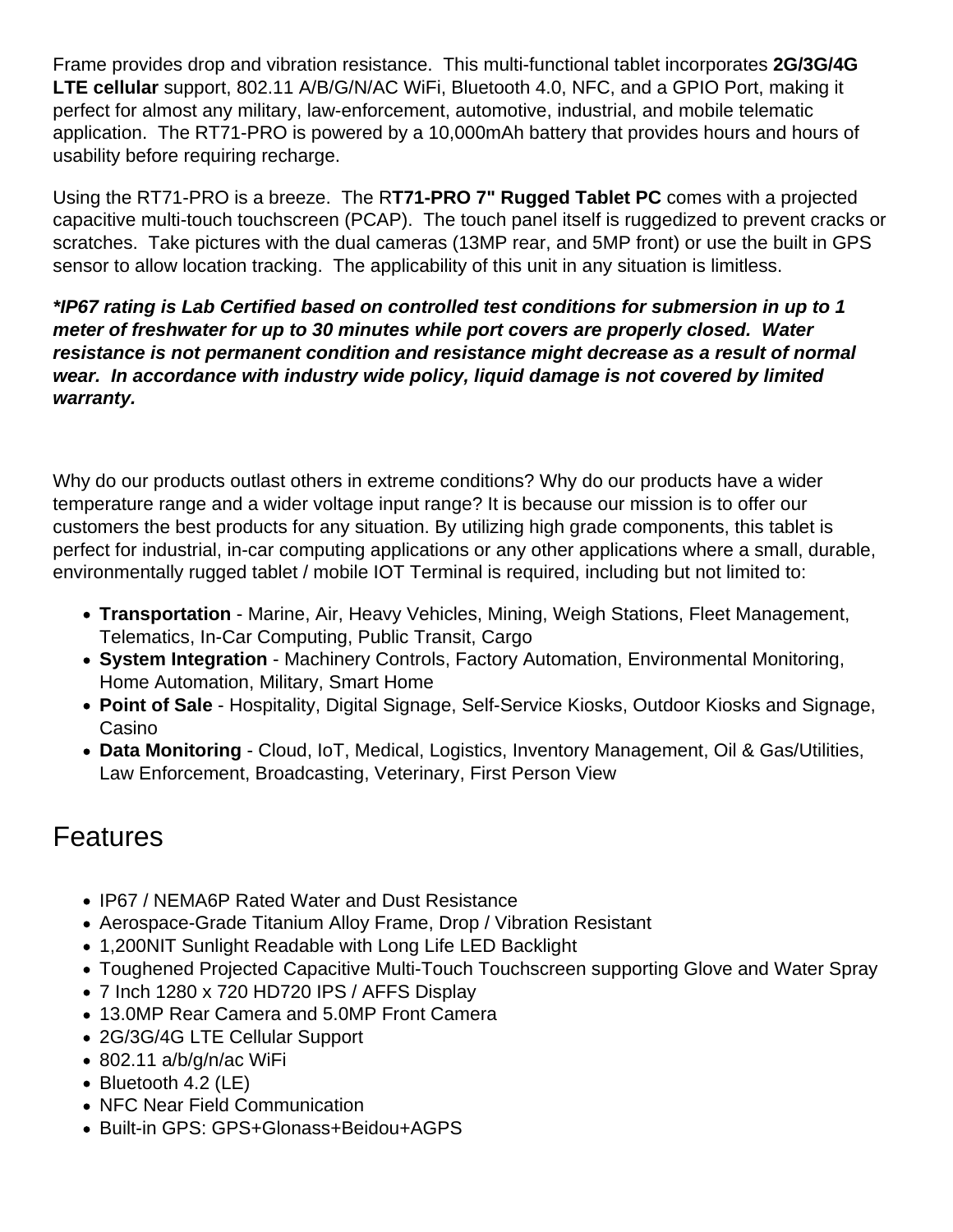- Accelerometer, Orientation Sensor, Gravity Sensor, Linear Acceleration Sensor
- Rotation Vector Sensor, Magnetic Field Sensor, Gyroscope Sensor
- GPIO Port
- Long-life 10,000mAh Battery
- FCC, CE, MA, CCC Certification
- ROHS Compliant
- 24 Month / 2 Year Warranty
- 30 Day No dead Pixel Guarantee

**\*IP67 rating is Lab Certified based on controlled test conditions for submersion in up to 1 meter of freshwater for up to 30 minutes while port covers are properly closed. Water resistance is not permanent condition and resistance might decrease as a result of normal wear. In accordance with industry wide policy, liquid damage is not covered by limited warranty.**

## Package Contents

- AC Adaptor with USB-C Charging Cable
- GPIO Cable with RS232 Connector
- Carrying Case

# **Specification**

- Processor: ARM 64Bit Cortex A73 Octa Core 2.0GHz x 8
- Internal Memory: 8GB RAM + 128GB ROM EMCP
- External Memory: Micro SD Card (T-FLASH Card), 128GB max
- Operating System: Android 10
- Display: 7-Inch Industrial Grade 1280 x 720 HD720 IPS / AFFS LCD Display
- Brightness: 1200 cd/m<sup>2</sup> Sunlight Readable
- Touchscreen: Multi-touch Capacitive, Anti-Salt / Anit-Fog, 9H Hardness, Anti-Glare Screen **Protector**
- Cameras: 13.0MP(AF) with Flash LED Primary Camera and 5.0MP Secondary Camera
- Sim Card: 1.8/3.3V SIM Card
- Cellular Network Support: 2G/3G/4G GSM(B2/3/5/8), WCDMA(B1/2/5/8), Evdo(BC0/BC1), CDMA(BC0/BC1), TD-LTE(B38/39/40/41), FDD LTE(B1/2/3/4/5/7/8/12/17/20/28); 2G&Call: EDGE/GPRS/WAP
- Bluetooth: BT v2.1+EDR/BT 3.0+HS compliance / Bluetooth v4.2 (LE)
- WiFi: Dual-band (2.4GHz/5Ghz) single stream 802.11 a/b/g/n/ac
- Navigation: GPS+Glonass+Beidou+AGPS
- NFC Near Field Communication: ISO14443A/B/ISO15693
- Data Interface: USB Type-C 24Pin support OTG
- Earphone: 3.5mm Headphone Jack
- Power Charger: USB Type-C
- Battery: 10,000mAh / 37Wh, 3.7V
- Operating Temperature:  $-4^{\circ}F \sim 131^{\circ}F (-20^{\circ}C \sim 55^{\circ}C)$